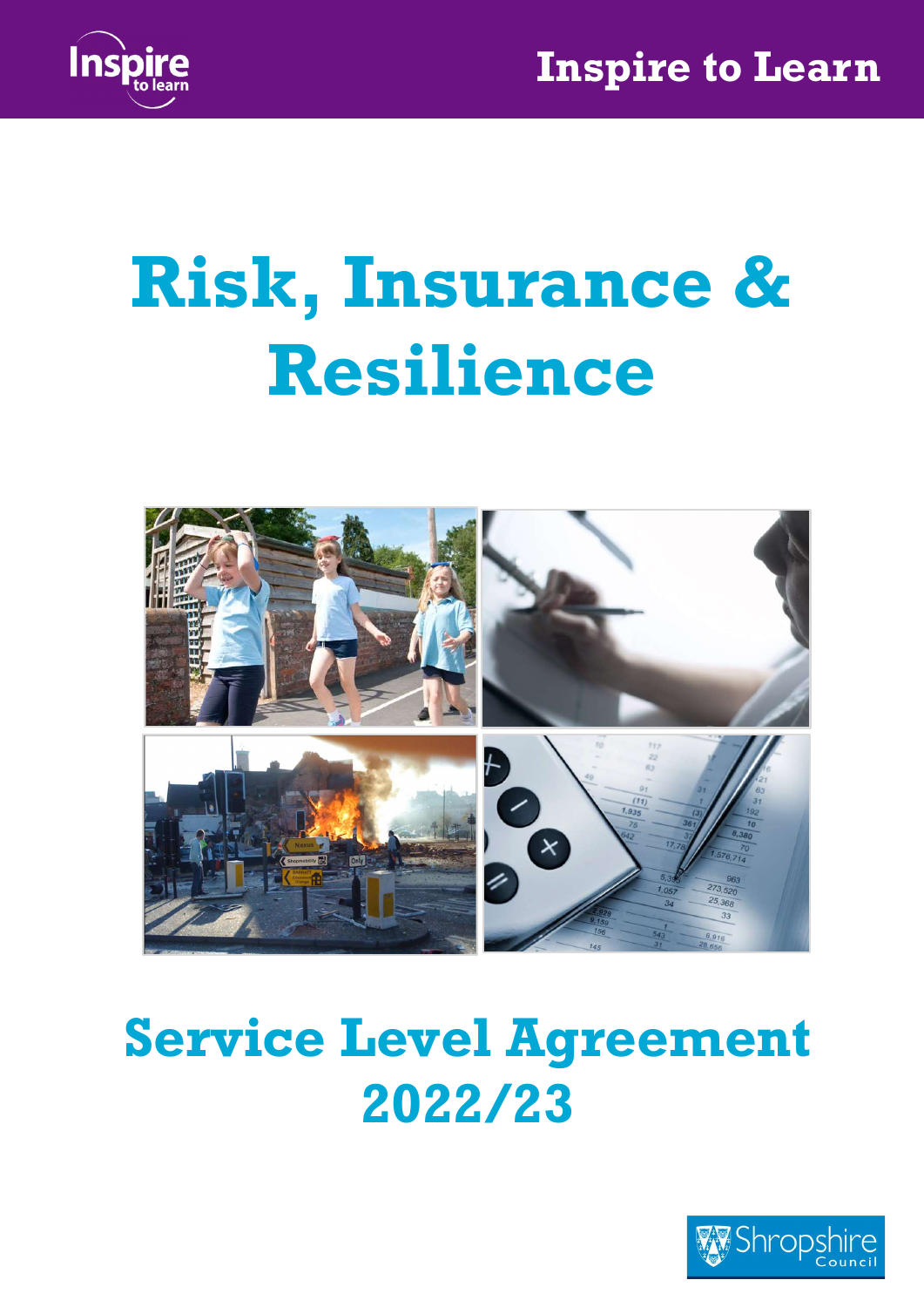



#### Introduction from Service Lead

Dear Headteacher, Chair of Governors and School Business Manager

Welcome to the Service Schedule for the Risk, Insurance & Resilience Team, which contains all of the information you will need about our service.

We look forward to working with you.

Angela Beechey Risk, Insurance & Resilience Manager

#### Description of our Service

All schools should actively engage in risk management which allows you to identify the business risks to which you are exposed and allows you to put in place specific controls to ensure you are protected as much as you can be should the risk occur. Part of considering risks is to decide whether you wish to treat, transfer, tolerate or terminate the risk. Insurance allows you to transfer some of the risk but it cannot remove the possibility of accidents or losses occurring.

The Risk, Insurance & Resilience Team provide a service which helps you to ensure you have robust risk management procedures in place; sound business continuity and all of your insurance exposures are covered and will assist you with the handling of any insurance claims which may arise.

#### Risk Management

- Opportunity Risk Management training
- Provision of a partially populated template risk register
- Risk Management advice

#### Business Continuity

- Business Continuity management training
- Provision of Emergency Response & Business Recovery plan template
- Business Continuity advice

#### Insurance

- Procurement of insurance contract and annual renewal of insurance policies
- Handling of insurance claims
- Advice on general queries
- Insurance awareness training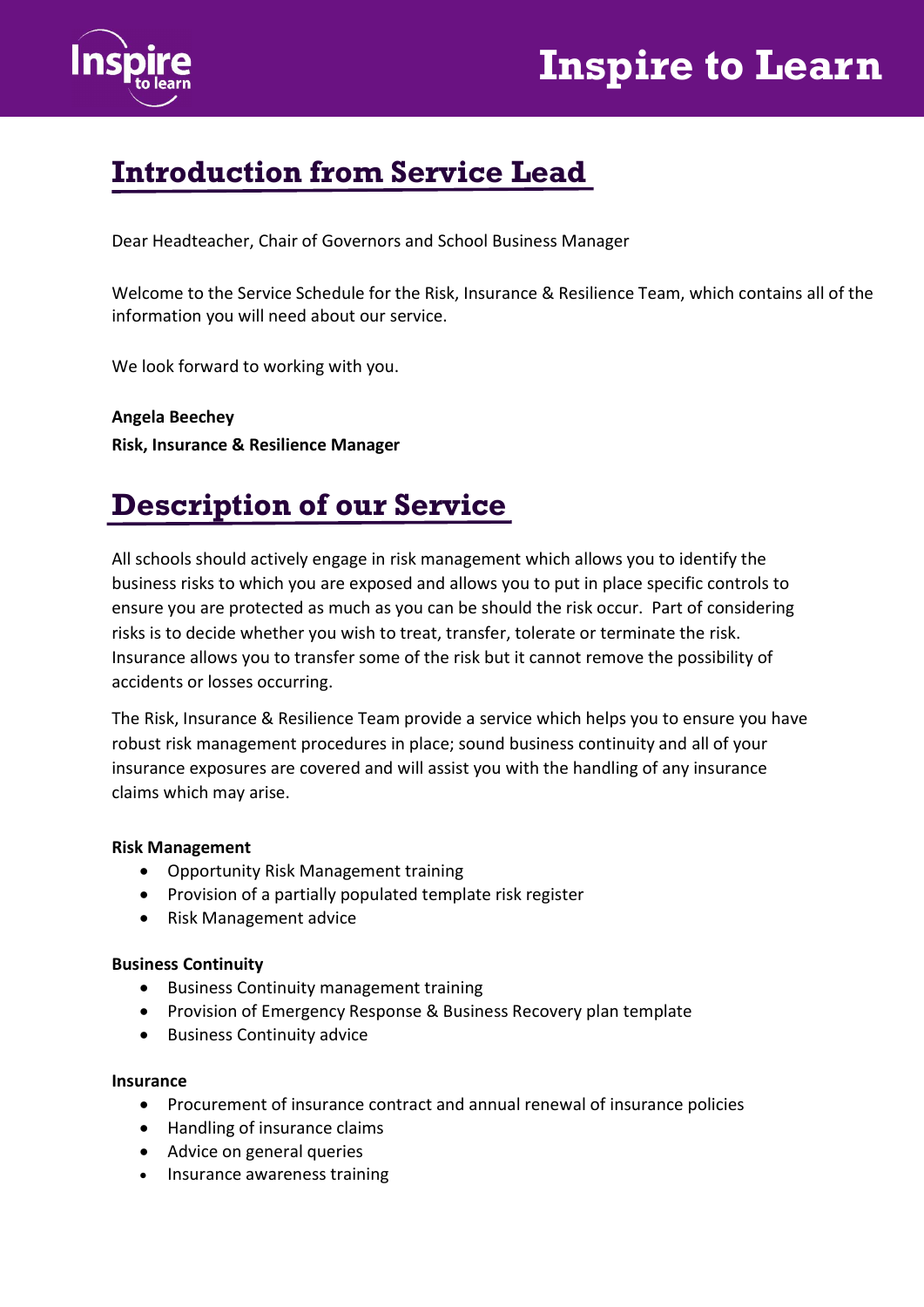

## Individual Responsibilities of our Staff

| <b>Roles</b>                                                | <b>Responsibilities</b>                                                                                                                                                                                               |  |
|-------------------------------------------------------------|-----------------------------------------------------------------------------------------------------------------------------------------------------------------------------------------------------------------------|--|
| Risk, Insurance &<br><b>Resilience Manager</b>              | To oversee and ensure the delivery of the<br>$\bullet$<br>Risk & Insurance service as detailed in this<br>Schedule.<br>To act as a point of contact where<br>$\bullet$<br>required.                                   |  |
| <b>Risk &amp; Business</b><br><b>Continuity Team Leader</b> | To deliver the risk management service.<br>$\bullet$<br>To deliver the business continuity service.<br>$\bullet$<br>To assist and advise schools where<br>$\bullet$<br>required.<br>To deliver training.<br>$\bullet$ |  |
| <b>Insurance Team Leader</b>                                | To deliver the insurance service.<br>To assist and advise schools where<br>$\bullet$<br>required.<br>To assist with the delivery of training.                                                                         |  |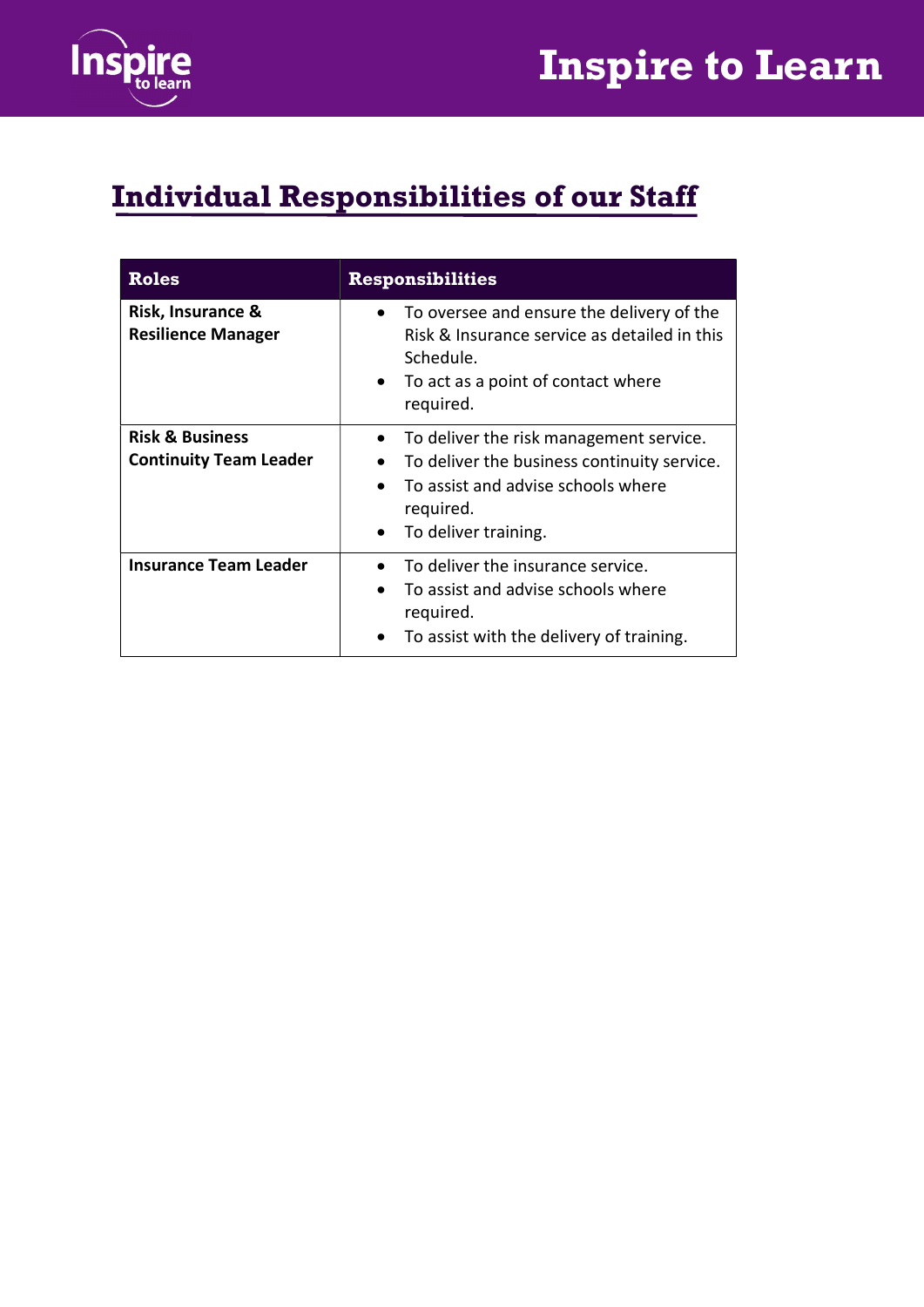



**Contract Contract** 

## Our obligations and requirements

#### What we will do for you:

| Ref.             |                                                                                                                                                                                                                                                                     |  |
|------------------|---------------------------------------------------------------------------------------------------------------------------------------------------------------------------------------------------------------------------------------------------------------------|--|
|                  | <b>Risk Management</b>                                                                                                                                                                                                                                              |  |
| <b>P1</b>        | Provide risk management advice and guidance within the Schools' Risk Management and<br>Insurance Handbook which is updated annually.                                                                                                                                |  |
| <b>P2</b>        | Provide a partially populated template risk register and give advice to ensure this is adopted<br>appropriately for your school.                                                                                                                                    |  |
| P <sub>3</sub>   | Facilitate a workshop to help produce a robust risk register if required.                                                                                                                                                                                           |  |
| P4               | Provide risk management training on an annual basis.                                                                                                                                                                                                                |  |
| <b>P5</b>        | Provide risk management services and advice in order to reduce incidents leading to<br>compensation claims, uninsurable losses, damage to reputation and disruption of school<br>activities.                                                                        |  |
|                  | <b>Business Continuity</b>                                                                                                                                                                                                                                          |  |
| <b>P6</b>        | Provide advice on Business Continuity management and plans.                                                                                                                                                                                                         |  |
| <b>P7</b>        | Provide business continuity training on an annual basis.                                                                                                                                                                                                            |  |
| <b>Insurance</b> |                                                                                                                                                                                                                                                                     |  |
| P <sub>8</sub>   | Provide details of the insurance policies in place by means of a Schools' Risk Management and<br>Insurance Handbook which is updated annually.                                                                                                                      |  |
| P <sub>9</sub>   | Provide advice and guidance for specific insurance cover which may be required by the<br>customer. Every effort will be made to arrange any additional cover as quickly as possible, but<br>reasonable notice must be given.                                        |  |
| P10              | Provide advice and guidance on general insurance queries.                                                                                                                                                                                                           |  |
| P11              | Ensure appropriate and adequate insurance cover is in place and renewed annually.                                                                                                                                                                                   |  |
| P12              | On receipt of a notification of a claim we will forward this to insurers and send an<br>acknowledgement to the claimant or their representatives where appropriate, within 2<br>working days.                                                                       |  |
| P13              | We will manage the claim for you and maintain a link between insurers and the customer in<br>relation to requirements for further information, and deal with any enquiries from claimants.                                                                          |  |
| P14              | We will advise the customer of the legal timescales which must be adhered to when<br>processing a claim.                                                                                                                                                            |  |
| P <sub>15</sub>  | In the event of a claim, where appropriate we will visit the customer and discuss the claim in<br>person. Thereafter we will visit as and when required. We will also support any staff that<br>may be called to court as a witness if a claim should be litigated. |  |
| P16              | We will advise the outcome of any claim.                                                                                                                                                                                                                            |  |
| P17              | Provide insurance training on an annual basis.                                                                                                                                                                                                                      |  |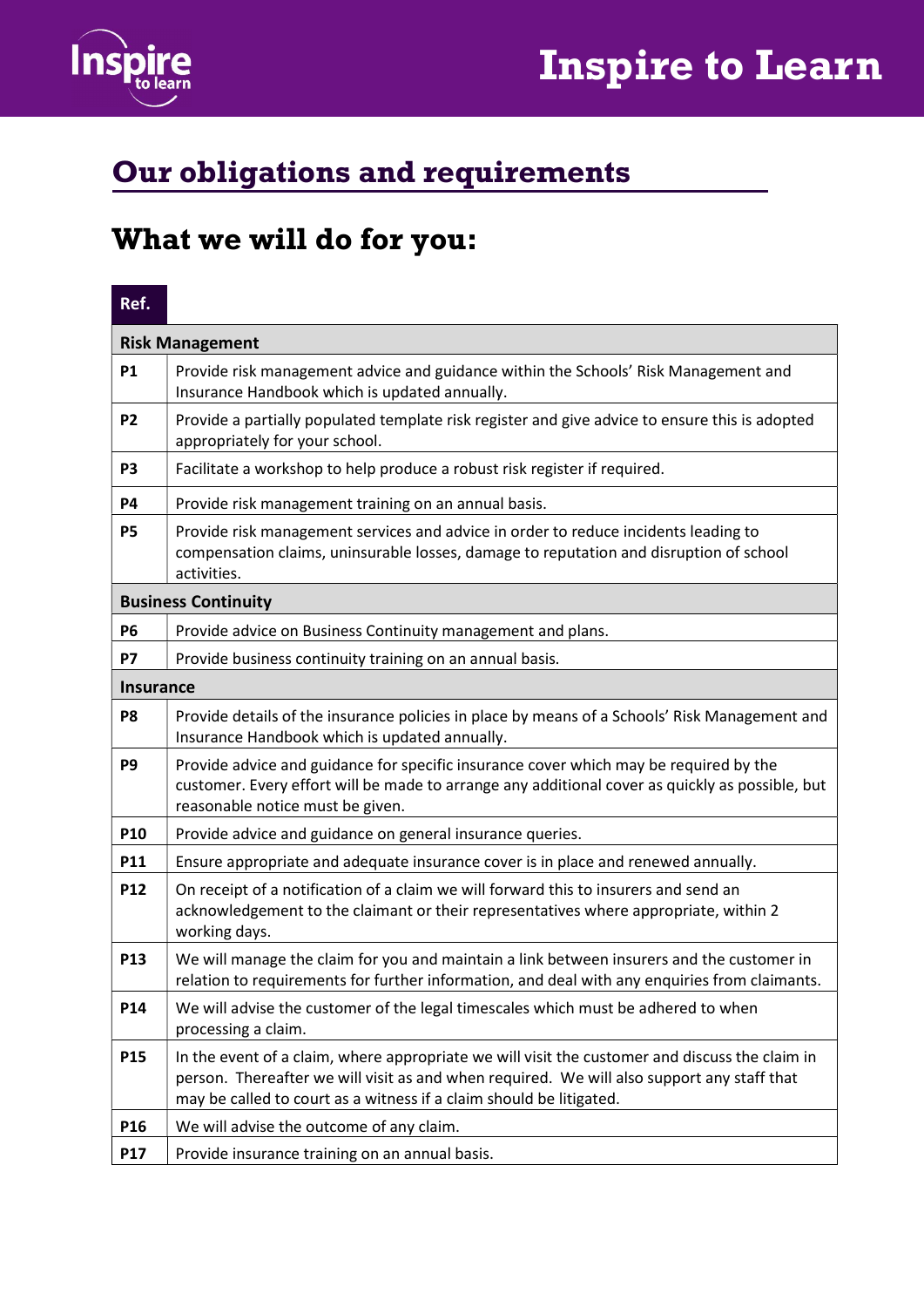



## What we require from you…

| Ref.           |                                                                                                                                                                                                                                                                                                                                                                                                                                     | Date required<br>(if applicable) |
|----------------|-------------------------------------------------------------------------------------------------------------------------------------------------------------------------------------------------------------------------------------------------------------------------------------------------------------------------------------------------------------------------------------------------------------------------------------|----------------------------------|
| C <sub>1</sub> | Provide all information and documentation required in order to<br>complete the annual renewal process in a timely manner and in<br>line with reasonable deadlines specified by the insurance team.                                                                                                                                                                                                                                  |                                  |
| C <sub>2</sub> | When requesting additional specific insurance cover, sufficient<br>time should be given to allow appropriate enquiries to be made<br>and requests must be made at least seven working days before<br>cover is required.                                                                                                                                                                                                             |                                  |
| C <sub>3</sub> | Any loss, liability or damage, or any event likely to lead to a<br>claim, should be reported to the Insurance Team immediately<br>either by emailing insurance@shropshire.gov.uk or by<br>telephoning the Insurance Team on 01743 258458 or 01743<br>252076.                                                                                                                                                                        |                                  |
| C <sub>4</sub> | All claims for loss or injury should be forwarded directly to the<br>Insurance Team at insurance@shropshire.gov.uk as soon as they<br>are received, without making any response to the claimant or<br>their representatives other than acknowledgement of receipt.<br>The Insurance Team will acknowledge the claim on your behalf.                                                                                                 |                                  |
| C <sub>5</sub> | Co-operation should be given to the Insurance Team and<br>insurer's representatives at all times to ensure any claim is<br>handled appropriately and in a timely manner. It is a condition<br>of insurance cover that the insurance company shall have full<br>control of the claim. No admission of liability or promise to pay<br>should therefore be given to third parties, at the risk of<br>invalidating the insurance cover. |                                  |
| C6             | Following recent changes in the law, we only have 30 days to<br>respond to a liability claim with our decision on liability and it is<br>therefore imperative that information and documentation<br>requested is supplied to the Insurance Team as soon as possible,<br>but in any event no later than five working days.                                                                                                           |                                  |
| C <sub>7</sub> | Ensure that following an incident which may give rise to a claim,<br>the facts of the incident are recorded, photographs taken if<br>applicable and short statements taken from those involved and<br>witnesses so that the incident can be clearly recorded. Details<br>of an accident which could give rise to a claim should be<br>forwarded to the Risk & Insurance Team.                                                       |                                  |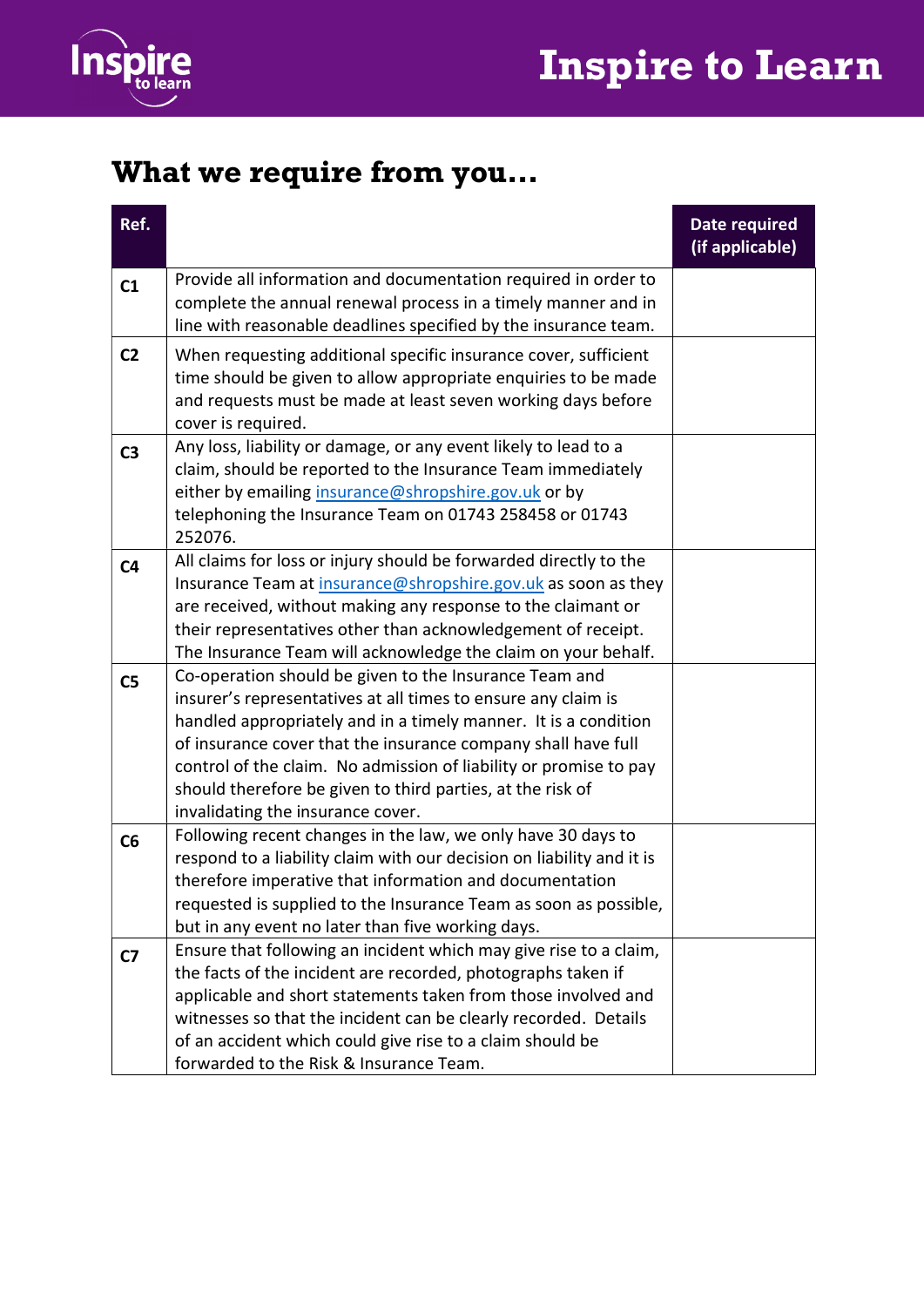



#### Days/times during which Services are to be available

| Monday - Thursday<br>Friday | $9.00$ am - 5.00pm<br>$9.00$ am - $4.00$ pm |
|-----------------------------|---------------------------------------------|
| Twilight sessions           | By appointment only (POA)                   |

#### Contact Information

| For more information |                                                   |  |  |
|----------------------|---------------------------------------------------|--|--|
| Contact name         | <b>Angela Beechey</b>                             |  |  |
| Role                 | Risk, Insurance & Resilience Manager              |  |  |
| Telephone            | 01743 252073 / 07458 118383                       |  |  |
| Email                | angela.beechey@shropshire.gov.uk                  |  |  |
|                      |                                                   |  |  |
| Contact name         | <b>Jane Cooper</b>                                |  |  |
| Role                 | <b>Risk &amp; Business Continuity Team Leader</b> |  |  |
| Telephone            | 01743 252851 / 07458 118384                       |  |  |
| Email                | jane.cooper@shropshire.gov.uk                     |  |  |
|                      |                                                   |  |  |
| Contact name         | Samantha Woolland                                 |  |  |
| Role                 | <b>Insurance Team Leader</b>                      |  |  |
| Telephone            | 01743 252076                                      |  |  |
| Email                | samantha.woolland@shropshire.gov.uk               |  |  |
|                      | insurance@shropshire.gov.uk                       |  |  |